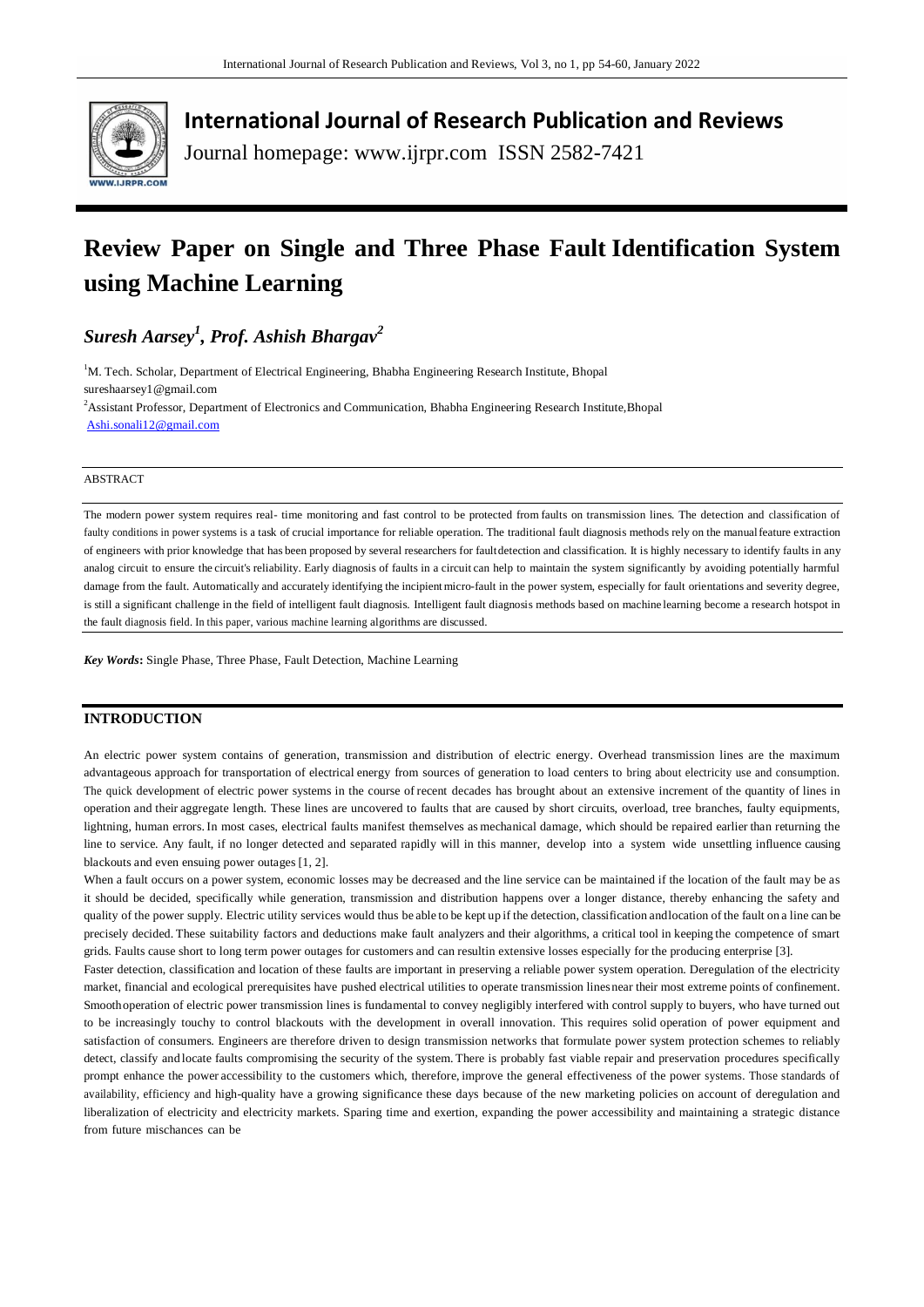straightforwardly translated as a cost decrease or a benefit expanding [4].

Therefore, there is a necessity to improve accuracy of the existing fault analysis methods. The inflated growth of power systems each in size and complexness has caused the necessity for quick and reliable relays to safeguard significant hardware and to maintain system stability. The traditional shielding relays are either of static or electromagnetic kind. The electromagnetic relays have numerous disadvantages like high working time, excessive burden on instrument transformers, contact issues and so on. In the late 1950s solid state relays started out to seem. These had been designed with discrete electronic components consisting of operational amplifiers, transistors and diodes. Static relays are progressively employed in recent years owing to their intrinsic benefits of less maintenance, lower burden, high speed and compactness. Although with success used, the static relays be afflicted by a number of hazards, for example inadaptability, inflexibility to dynamical system conditions and complexness [5].

## **ELECTRICAL FAULTS**

In electrical power systems consisting of generators, transformers, transmission lines and distribution circuits, most of the faults, about two-thirds, are liable to occur in the transmission lines. A fault in a circuit is any failure which interfaces with the normal flow of current. The faults occur in power system due to insulation failure of equipment's, flashover of lines initiated by a lightning stroke, due to permanent damage to conductors and towers or due to accidental faulty operations. The faults can be broadly classified into shunt faults(short circuits) and series faults(open conductors). The shunt fault involves short circuit between conductor and ground or short circuit between two or more conductors. The shunt faults are characterized by increase in current and fall in voltageand frequency. Shunt faults are classified as follows:

Single line to Ground fault (LG fault). Line to Line fault (LL fault). Double line to Ground fault (LLG fault). Three phase fault.

The series fault may occur with one or more broken conductors which creates open circuits. It also happens in circuits controlled by fuses or circuit breakers which do not open all phases, i.e., one or two phases of the circuit may open and the other phases may be closed. The series faults are characterized by increase in voltage and frequency and fall in current in the faulted phase. The series faults may be classified as open conductor fault and two open conductor fault. In the faults mentioned above, three phase fault is a symmetrical fault and all other faults are unsymmetrical faults. The symmetrical fault conditions are analyzed on per phase using Thevenin's theorem or by using bus impedance matrix. The unsymmetrical faults are analyzed using symmetrical components. The relative frequency of occurrence of various types of faults in the power systems in the order of decreasing severity is as follows: Three phase faults-5% Double line to Ground fault-10% Line to Line fault-15% Single line to Ground fault-70% Adequate protection has to be afforded to the power system components by incorporating relays and circuit breakers, as the faults may cause interruption in power supply to the consumers; substantial decrease in voltage and frequency, decrease in stability of parallel operation, possibility of drop out of generators and separate generating stations operating in parallel and damage to equipment near the short-circuit points. Circuits should be switched out as warranted by the severity of faults.

### **Faults in Overhead Transmission Lines**

When fault occur, the voltage of the phase on which fault has occur drops and it allows a flow of large current. If this large current left uninterrupted a majordamage to the components may occur. The cause of faults is generally, short circuit, mistake in operation, error in equipment's, men error, overload on systemoraging of the system.

#### **Nature and Causes of Faults**

Either insulation failure or failures of conducting path are the major causes for the occurrence of faults. In addition to this, faults are also caused due to over voltages which are occurring due to switching surges and lightening. Falling of conducting objects on overhead lines, encounter of flying birds, tree branches, direct lightening strokes, ice loading, creepers, storms etc. are the other reasons which can cause different types of faults in overhead lines. Moisture in the soil, heat of earth, ageing of cables may lead to the solid insulation failure in cables, transformers and generators. Types of faults:

- Symmetrical faults
- Unsymmetrical faults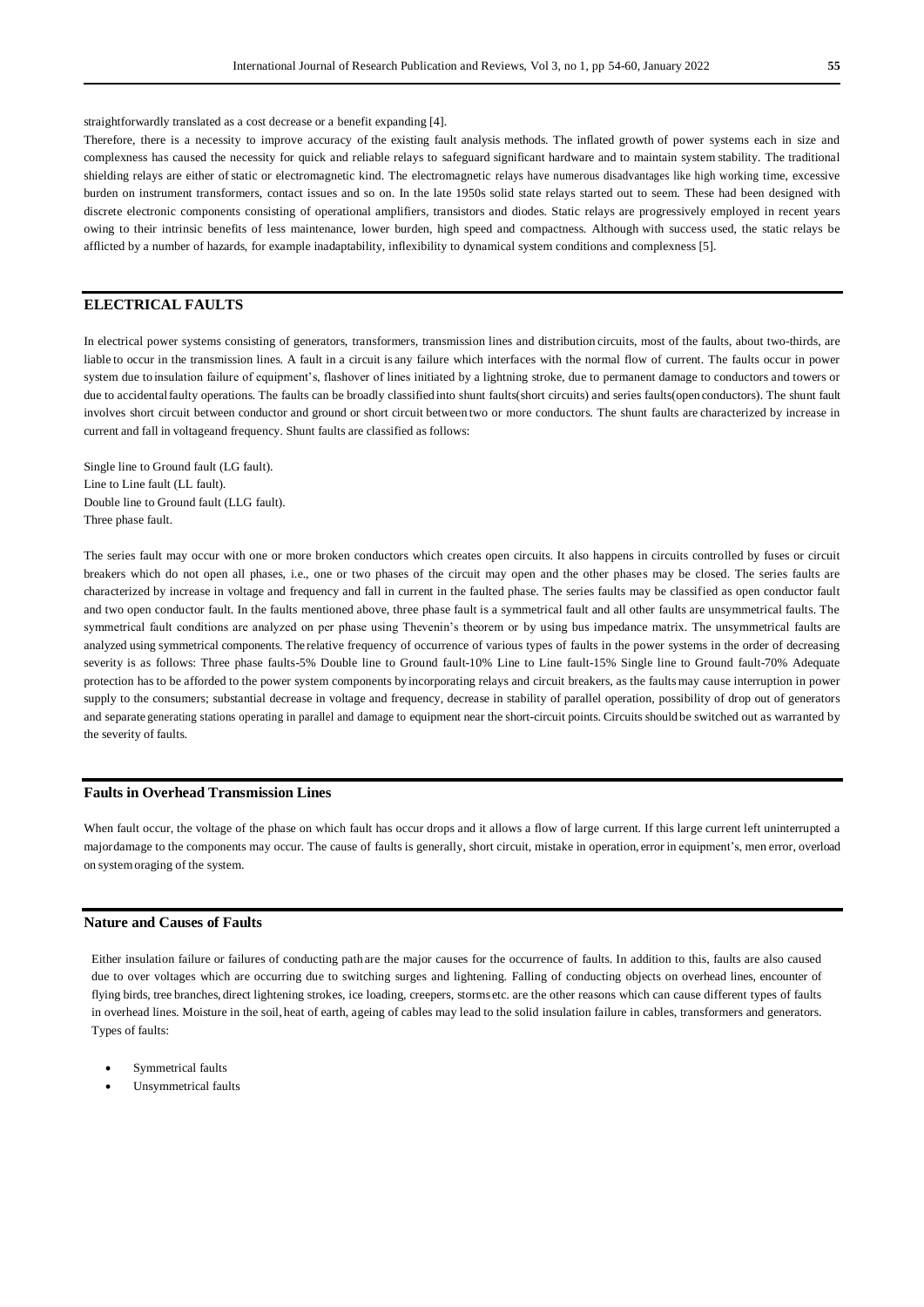| <b>Types</b>          | <b>Symbol</b> | $%$ of<br><b>Appearance</b> | <b>Acuteness</b>                             |
|-----------------------|---------------|-----------------------------|----------------------------------------------|
| Line to Ground        | $L-G$         | 75-80%                      | Fall under the category of<br>not so grave   |
| Line to Line          | $L-L$         | $10 - 15%$                  | Sever compared to L-G<br>but less than L-L-G |
| Double Line to Ground | $L-L-G$       | $3 - 10%$                   | Graver                                       |
| Three phase           | $3-\Phi$      | $1 - 5\%$                   | Most grave                                   |

## Table 1: Types of faults

## **Line to Ground Fault**

When any one of the three lines is in touch with the neutral or ground accidently this type of fault occurs. Hence it is named so. It is the most common type of fault as mentioned already. The possible cause for thisfault to occur may be due to the wind flowing with high speed or may be some big object like tree has fallon it or due to the event of lightning.



#### **Figure 1: Single Line to Ground Fault**

## **Line to Line Fault**

Here two lines are in touch with each other accidently.It can be said that condition is of short circuit. Rest of the details is expressed clearly in figure 3.9.



**Figure 2: Line to Line Fault**

## **Double Line to Ground Fault**

As compared to the L-L fault, here the short circuit condition is between three elements, two of these elements are any two line from given three phases andthe third element is ground.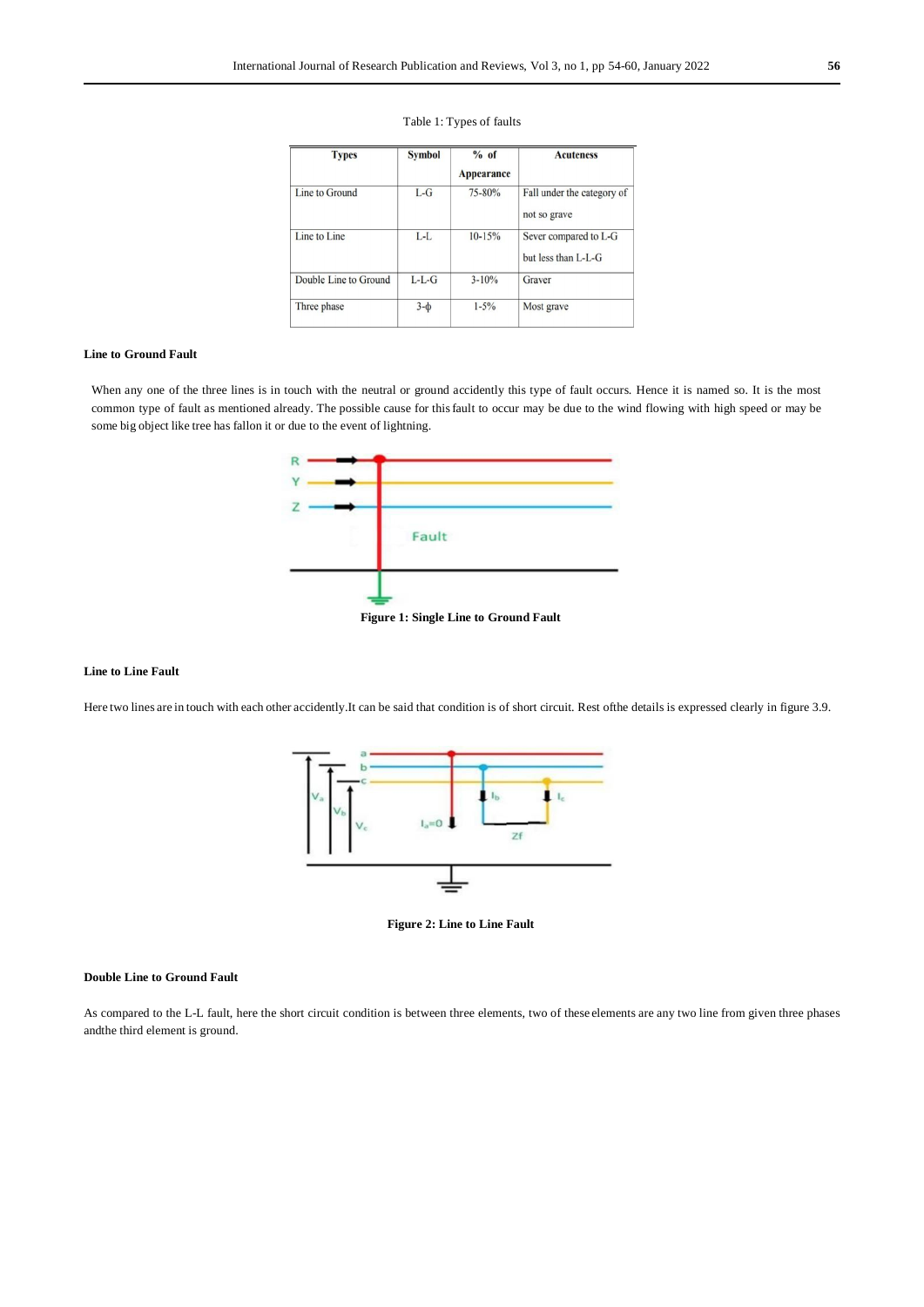

**Figure 3: Double Line to Ground Fault**

### **Three Phase to Ground Fault**

The most grave but occurrence is most acute, is this fault where all the three phases are touching each otherand together in contact with the ground.



## **LITERATURE REVIEW**

**Kunjin Chen et al. (April 2016 [1]),** reviewed various methods of faults detection in the transmission and distribution networks in detail. It also shows analytical comparison of the conventional methods such as impedance based, travelling wave based with machine learning based fault location methods, out of which thelater methods is more suitable for fault detection.Machine learning based fault location methods will beessential in the current as well as upcoming scenariosof continuing increasing computation and communication capabilities for a huge power system.

**Avagadi Prasad et al. (January 2017 [2])**, surveyed several methodologies to classify faults in transmission line. It also features recent methods to classify the faults. The content of the paper can be divided into sections. The first section reviewed the basics faults encountered in transmission line along with old techniques related to the former. The second section describes the recent techniques used for the classification of the faults in the transmission network. Hence, it could be said that the Flexible Alternating Current Transmission System (FACTS) devices must be used accordingly to eliminate various faults with the help of recent algorithms developed via advancedoptimization techniques. Since, the efficiency of thesetechniques would be far better and suitable for the current scenario for the various faults.

**Zimmerman et al. (2005, [3]),** described several faultdetection methods mainly based on impedance. Most of these are one and two ended. All the terms related to fault location and detection were also explained. Some of the impedance based methods presented here are simple reactance, Takagi, zerosequence current with angle correction, and two-ended negative-sequence. Many of them were analyzed considering the conditions such as short fault window, non- homogeneous system, incorrect fault type selection, etc.

**Song Guobing et al. (October 2009, [4]),** developed afault detection algorithm for parallel transmission linetaking into account the accuracy it can have. The values of voltage and current after the event of fault atany one of the terminals i.e. fundamental components

are used. Here, partition of parallel transmission line is done into common and differential component net. Thecoefficient which disturbs the current is taken as the distance fault function in the later represented as the current at local terminal. Similarly, phase fault current is presented as that same as just mentioned in case thefault is asymmetrical in nature.

**E.E. Ngu et al. (October 2011, [5])** demonstrated the combine use of impedance and travelling wave based methods for detecting location of faults in multi- terminal transmission lines. When the fault occurs in the system, it was checked if it is grounded or not. Here, comparison of ground mode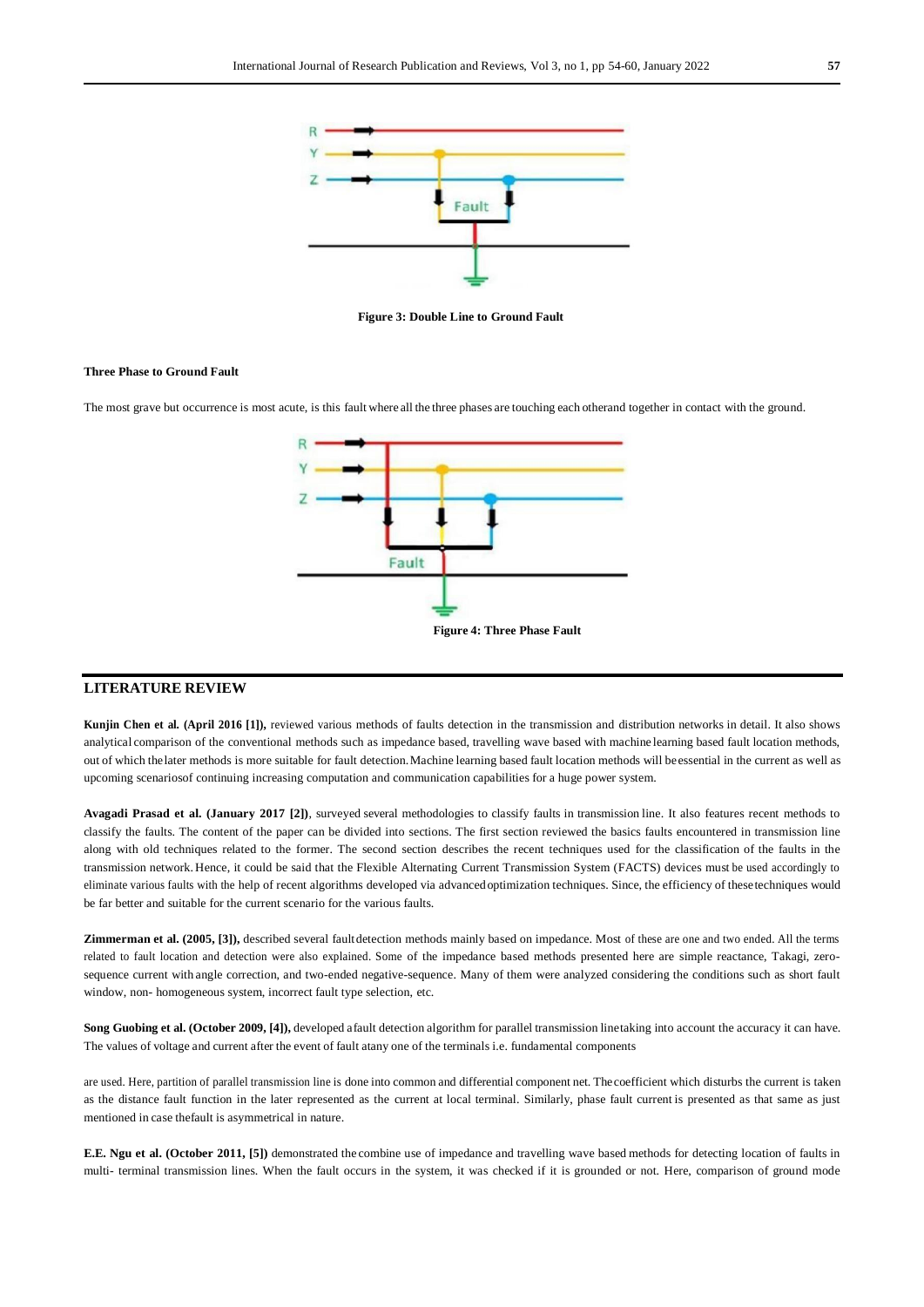wavelet coefficient magnitude is made. Then, faulted half of two terminals, multi-terminal or a section where fault occurs, was determined by impedance based methods. In ATP simulation, four and five terminal transmission lines were also examined using the above mention method under different fault conditions (fault resistances and fault inception angles).

**Alkim Capar et al. (March 2015, [6])** tested a series compensated transmission line of 380 kV capacity to know the location of faults and resistance under fault condition. Particularly the impedance of MOV (MetalOxide Varistor) is determined. An algorithm is developed to approximation of the fault location on series compensated line by calculating the values of current and voltage under fault. It calculates these values by two end measurement using line parameters.The algorithm developed is effective in approximating location faults under every condition.

**Ying Hong Lin et al. (July 2000, [7])** described the fault locating method based on adaptive PMU ontransmission lines. It accurately finds the location of the fault with the help of superimposed phasors of voltage and current. The transmission line considered is of 100km length and of 161kV capacity. It has presented a discrimination index for section under fault. It has also assumed tapped lines effects. It also depicts the source impedance equivalent value apart from the transmission network. The simulation is carried out using Alternative Transients Program (ATP) simulator, in which the given scheme shows 99.99% accuracy for finding location where faults occurs for different faults and its source impedance.

**Debomita Ghosh et al. [8],** modelled a Phasor Measurement Unit (PMU). It was designed inMATLAB/Simulink environment and applied to two bus transmission network. The article explains the importance of protection and control unit in the event of fault or major disturbance. A proper configuration of both the units normalizes the system by reducing the disturbances effects. It mainly requires a good communication network to transfer command signal in such events which depends on the sensor it uses, measurement units and the medium of transferring signals. It has described the new technologies in this field and discusses the advancement made in PMU.

**Ozkan Altay et al. (2011, [9]),** utilized one end recording for fault locating faults on transmission networks based on wavelet analysis. It does not involve the velocity of propagation. Under different fault conditions and parameters values the given power system was simulated and the results obtained supportsthe given scheme asits accuracy is suitable in locatingfaults of different types. To get the clearance of fault tobe very précised rapid it can also be utilized fortravelling wave protection.

## **METHODOLOGY**

Machine Learning is a subset of Artificial Intelligence concerned with "teaching" computers how to act without being explicitly programmed for every possible scenario. The central concept in Machine Learning is developing algorithms that can self-learn by training on a massive number of inputs. Machine learning algorithms are used in various applications, such as email filtering and computer vision, where it is difficult or infeasible to develop conventional algorithms to perform the needed tasks [4]. Machine learning enables the analysis of vast amounts of information. While it usually delivers faster, more precise results to identify profitable prospects or dangerous risks, it may also require additional time and assets to train it appropriately. Merging machine learning with AI and perceptive technologies can makeit even more effective in processing vast volumes of information. Machine learning is closely associated with computational statistics, which focuses on making predictions using computers. Machine learning approaches are conventionally divided into three broad categories, namely Supervised Learning, Unsupervised Learning & Semi-supervised Learning, depending on the nature of the "signal" or "feedback" available to thelearning system.

### **Supervised Learning**

A model is trained through a process of learning in which predictions must be made and corrected if those predictions are wrong. The training process continues until a desired degree of accuracy is reached on the training data. Input data is called training data and has a known spam / not-spam label or result at one time.

#### **Unsupervised Learning**

By deducting the structures present in the input data, amodel is prepared. This may be for general rules to be extracted. It may be through a mathematical process that redundancy can be systematically reduced, orsimilar data can be organized. There is no labeling of input data, and there is no known result.

#### **Semi-Supervised Learning**

Semi-supervised learning fell between unsupervised learning (without any labeled training data) and supervised learning (with completely labeled training data). There is a desired problem of prediction, but themodel needs to learn the structures and make predictions to organize the data. Input data is a combination of instances that are marked and unlabeled.

#### **Fuzzy Logic**

FL is particularly good at handling uncertainty, vagueness and imprecision. This is especially useful where a problem can be described linguistically (usingwords) or, as with neural networks, where there is dataand one is looking for relationships or patterns withinthat data. It is an approach to uncertainty that combinesreal values [0…1] and logic operations. FL is based on the ideas of fuzzy set theory and fuzzy set membership often found in natural (e.g., spoken) language. FL uses imprecision to provide robust solutions to problems. FL relies on the concept of a fuzzy set. The notation for fuzzy sets: for the member x, of a discrete set with membership  $\mu$ , is  $\mu$ /x. In other words, x is a member of the set to degree  $\mu$ . Discrete sets are defined as: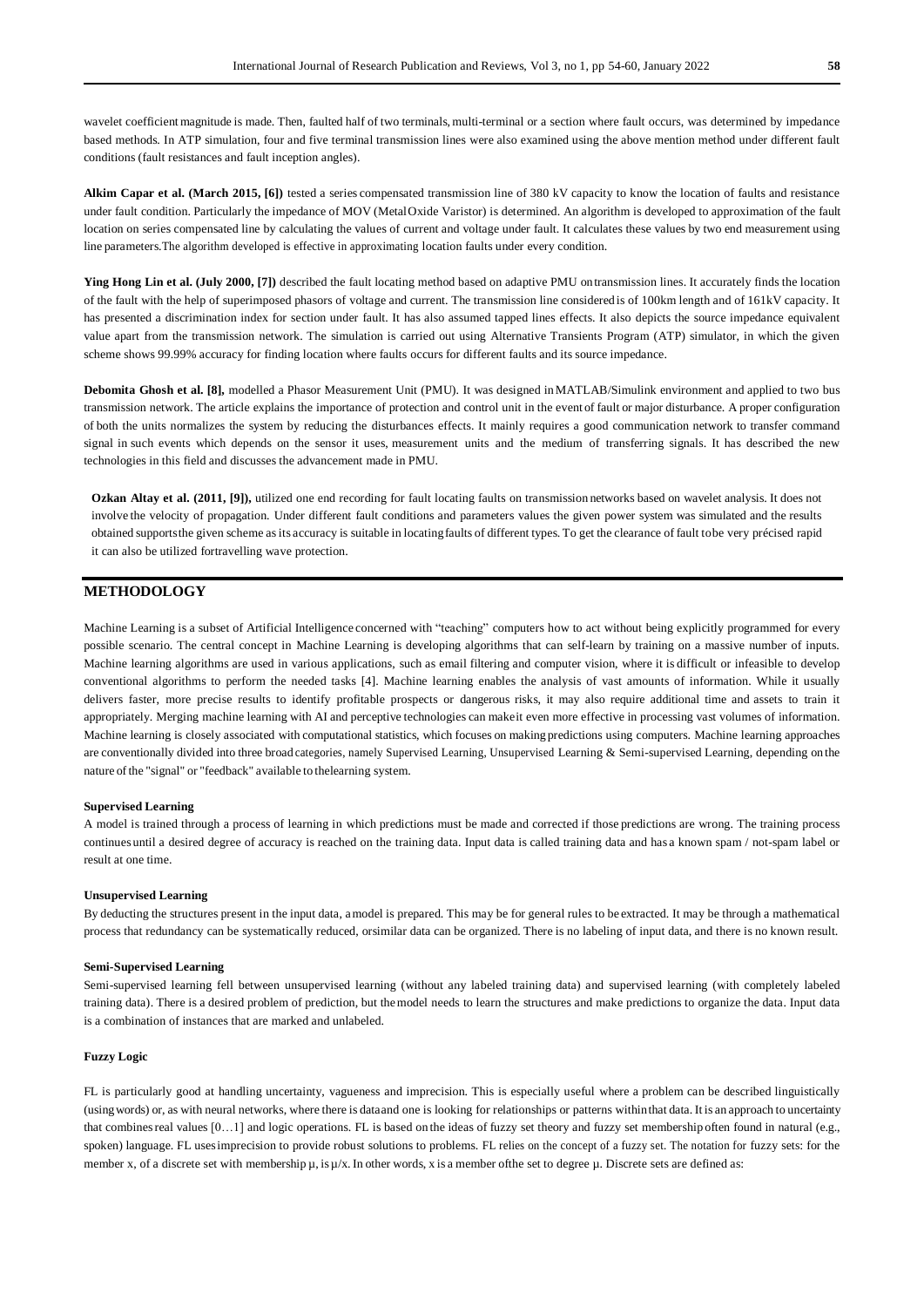# ……………..(1)

FL systems are universal function approximates. In general, the goal of the FL system is to yield a set of outputs for given inputs in a nonlinear system without using any mathematical model. Fuzzy model is a collection of IF – THEN rules with vague predicates that use a fuzzy reasoning such as Sugeno and Mamdani models. Sugeno type systems can be used to model any inference system in which the output membership functions are either linear or constant whereas Mamdani type produces either linear or nonlinear output. FL controller contains four main parts, two of which perform transformations. The four parts are

- Fuzzifier (transformation 1)
- Knowledge base
- Inference engine (fuzzy reasoning, decision-making logic)
- Defuzzifier (transformation 2)





Figure 5: Schematic of FL system

#### **Fault Detection using Fuzzy System**

The general process performed in a fuzzy logic approach is shown in Figure 2.

The S1, S2 and S3 in Figure 2 are inputs to the fuzzy system, the calculation of these input variables using currents at one end of the system are given below. Theratios P1, P2 and P3 are calculated using post-fault currents, as follows:

P1 max $\{abs(Ia)\}$  / max $\{abs(Ib)\}$  (2)  $P2 = max\{abs(Ib)\}/max\{abs(Ic)\}$  (3) P3 max $\{abs(Ic)\}/max\{abs(Ia)\}$  (4)



**Figure 6: Fuzzy system**

Next, the values of S1, S2 and S3 are found out asfollows:

$$
P_1(n) = \frac{P_1}{\max(P_1, P_2, P_3)}
$$
\n(5)

$$
P_2(n) = \frac{P_2}{\max(P_1, P_2, P_3)}
$$
(6)

$$
P_3(n) = \frac{P_3}{\max(P_1, P_2, P_3)}
$$
(7)

Lastly, the differences of these  $P_1(n)$ ,  $P_2(n)$  and  $P_3(n)$  are calculated as follows:

 $S_1 = P_1(n) - P_2(n),$  $S_2 = P_2(n) - P_3(n),$  $S_3 = P_3(n) - P_1(n)$